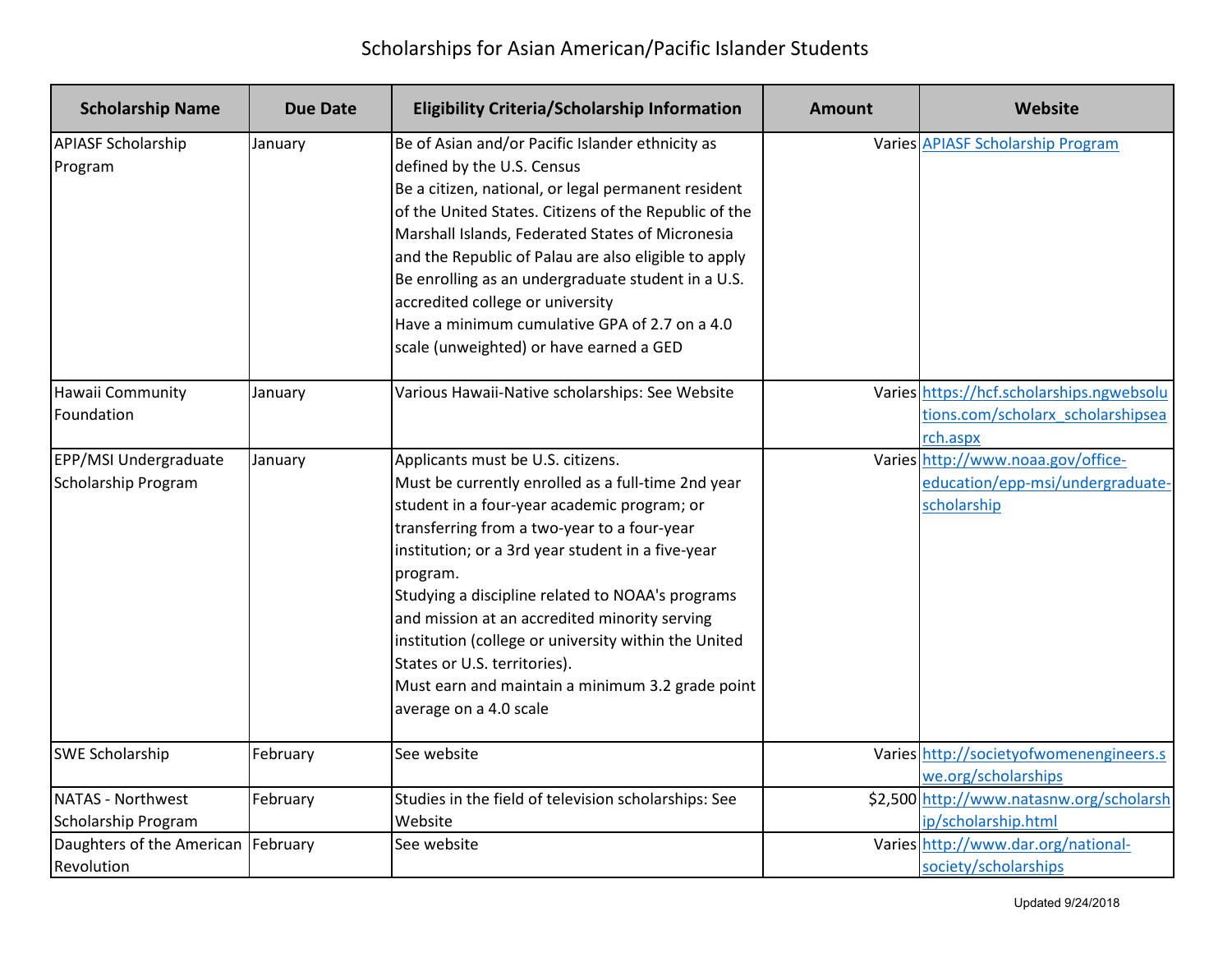| <b>Scholarship Name</b>                                                              | Due Date    | <b>Eligibility Criteria/Scholarship Information</b>                                                                                                                                                                                                     | Amount | Website                                                                                                       |
|--------------------------------------------------------------------------------------|-------------|---------------------------------------------------------------------------------------------------------------------------------------------------------------------------------------------------------------------------------------------------------|--------|---------------------------------------------------------------------------------------------------------------|
| Lagrant Foundation<br>Scholarships                                                   | February    | Students must be attending four-year accredited<br>institutions in the U.S. and majoring in the fields of<br>advertising, marketing or public relations.                                                                                                |        | \$2500 to \$5000 https://www.lagrantfoundation.or<br>g/Scholarship%20Program                                  |
| Public School Employees<br>Scholarship                                               | March       | See website                                                                                                                                                                                                                                             |        | 500 to 1,000 http://pseclassified.org/scholarship                                                             |
| US Pan Asian American<br>Chamber of Commerce's<br>Asian American Scholarship<br>Fund | March       | Awarded every year to high school seniors<br>nationwide for their post-secondary education.                                                                                                                                                             |        | \$2,500 to \$5,000 http://uspaacc.com/programs/coll<br>ege-scholarships                                       |
| <b>Worldstudio AIGA</b><br>Scholarships                                              | March       | Applicants must be pursuing an undergraduate or<br>graduate degree in a discipline listed below with the<br>intention of pursuing that discipline as a career: See<br>Website<br>Students must have at least a 2.0 GPA.                                 |        | \$500 to \$6000 http://designigniteschange.org/pag<br>es/47-scholarships                                      |
| Korean Ancestry Grant                                                                | March       | Applicants must be of Asian ancestry, with at least<br>one Asian grandparent. There is a strong preference<br>for applicants of Korean ancestry.<br>The minimum GPA to apply is 3.50.<br>The grant is for undergraduate study only.                     |        | \$10,000 http://www.dingwallfoundation.or<br>g/grants/                                                        |
| <b>PRSSA Foundation</b><br>Scholarships                                              | See Website | Various Scholarships: See Website                                                                                                                                                                                                                       |        | Varies http://prssa.prsa.org/scholarships<br>competitions/individual/                                         |
| LinTV Minority Scholarship                                                           | March       | Must be an undergraduate student<br>Must attend a university, a four-year college or a<br>two-year college<br>Must study full-time<br>Must be a US Citizen<br>Minimum 3.0 GPA<br>Restricted to students studying Journalism or<br>TV/Radio Broadcasting |        | Varies https://www.petersons.com/schol<br>arship/lintv-minority-scholarship-<br>111 173140.aspx#/sweeps-modal |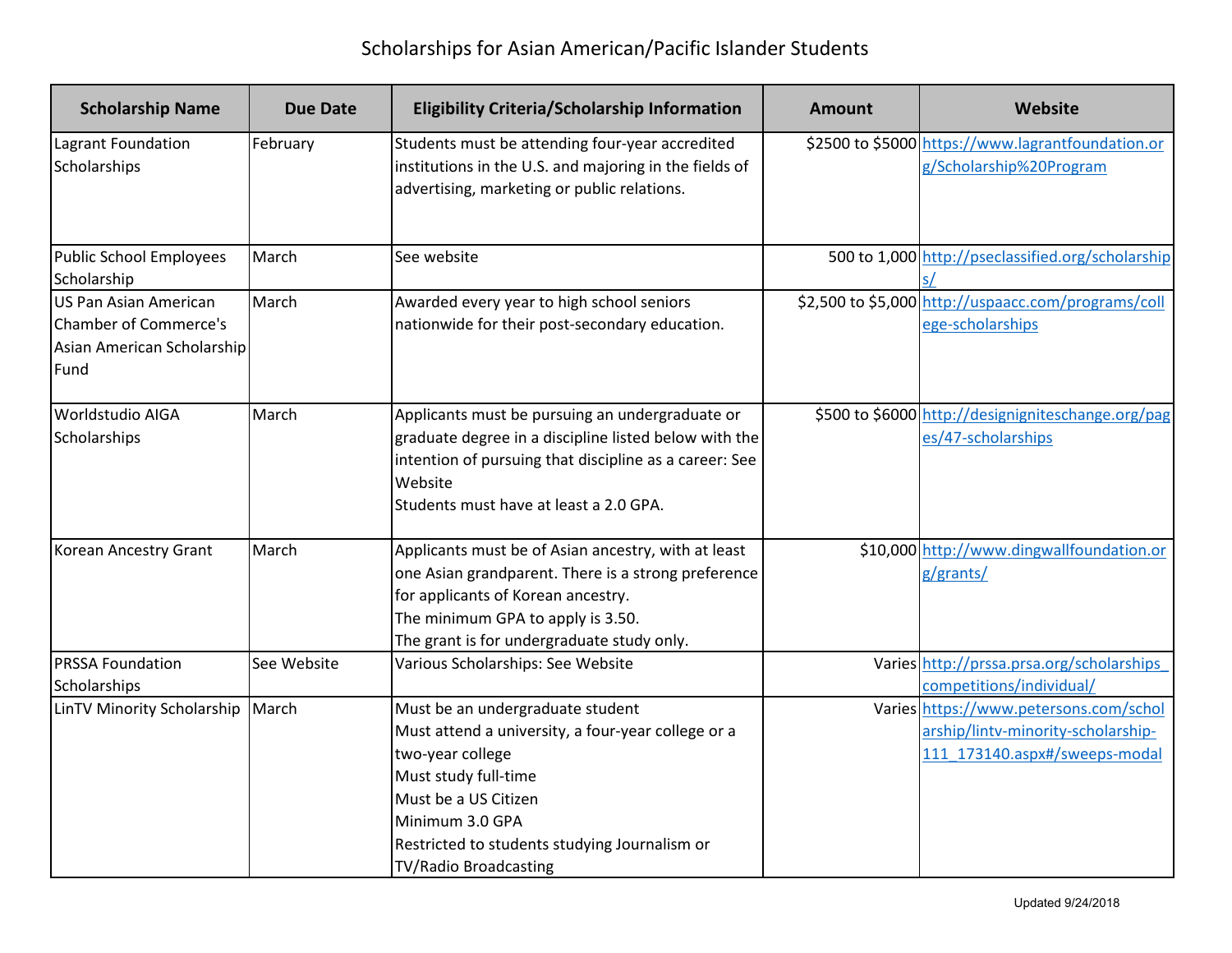| <b>Scholarship Name</b>                                                         | <b>Due Date</b> | <b>Eligibility Criteria/Scholarship Information</b>                                                                                                                                                    | <b>Amount</b> | Website                                                                              |
|---------------------------------------------------------------------------------|-----------------|--------------------------------------------------------------------------------------------------------------------------------------------------------------------------------------------------------|---------------|--------------------------------------------------------------------------------------|
| <b>Udall Undergraduate</b><br>Scholarship                                       | March           | Students working towards positive solutions to<br>environmental challenges or to issues impacting<br>Indian country,<br>Demonstrated your commitment to one of these<br>areas through public service,  |               | Varies http://www.udall.gov/OurProgram<br>s/Scholarship/Apply.aspx                   |
| MLA/NLM Spectrum<br>Scholarship                                                 | March           | African American, Hispanic, Asian, Native American,<br>or Pacific Islander individuals attending ALA-<br>accredited library schools are eligible.                                                      |               | Varies http://www.mlanet.org/p/cm/ld/fi<br>$d=449$                                   |
| AICPA Scholarship for<br><b>Minority Accounting</b><br>Students                 | April           | Varies                                                                                                                                                                                                 |               | Varies https://www.thiswaytocpa.com/ed<br>ucation/aicpa-legacy-scholarships/         |
| Northwest Journalists of<br>Color Scholarship                                   | April           | Current student attending a four-year college,<br>community college or vocational college in<br>Washington                                                                                             |               | \$2,500 http://www.aajaseattle.org/schola<br>rships/                                 |
| Buckfire & Buckfire, P.C.<br>Law School Diversity<br><b>Scholarship Program</b> | April           | In order to be considered for the scholarship, the<br>student must be a member of an ethnic, racial, or<br>other minority, or demonstrate commitment to<br>issues of diversity within their community. |               | \$2,000 http://www.buckfirelaw.com/librar<br>y/scholarships.cfm#law                  |
| <b>Horace and Susie Revels</b><br>Clayton Scholarship                           | May             | See website                                                                                                                                                                                            |               | \$3,500 http://prsapugetsound.org/Page.as<br>$px?cid=127$                            |
| LMJ Scholarship Program                                                         | June            | Students who have been accepted to an ABA<br>accredited law school for a full-time Juris Doctorate<br>degree.                                                                                          |               | \$10,000 http://www.mcca.com/index.cfm?f<br>useaction=Page.ViewPage&PageID<br>$=477$ |
| American Physical Therapy<br><b>Association Scholarship</b>                     | See Website     | Physical Therapy-Related Scholarships: See Website                                                                                                                                                     |               | Varies http://www.apta.org/CurrentStude<br>nts/ScholarshipsAwards/                   |
| Freedom From Religion<br>Foundation Student Essay<br><b>Contests</b>            | July            | Essay Contest: See Website                                                                                                                                                                             |               | Varies http://ffrf.org/outreach/ffrf-<br>student-scholarship-essay-contests          |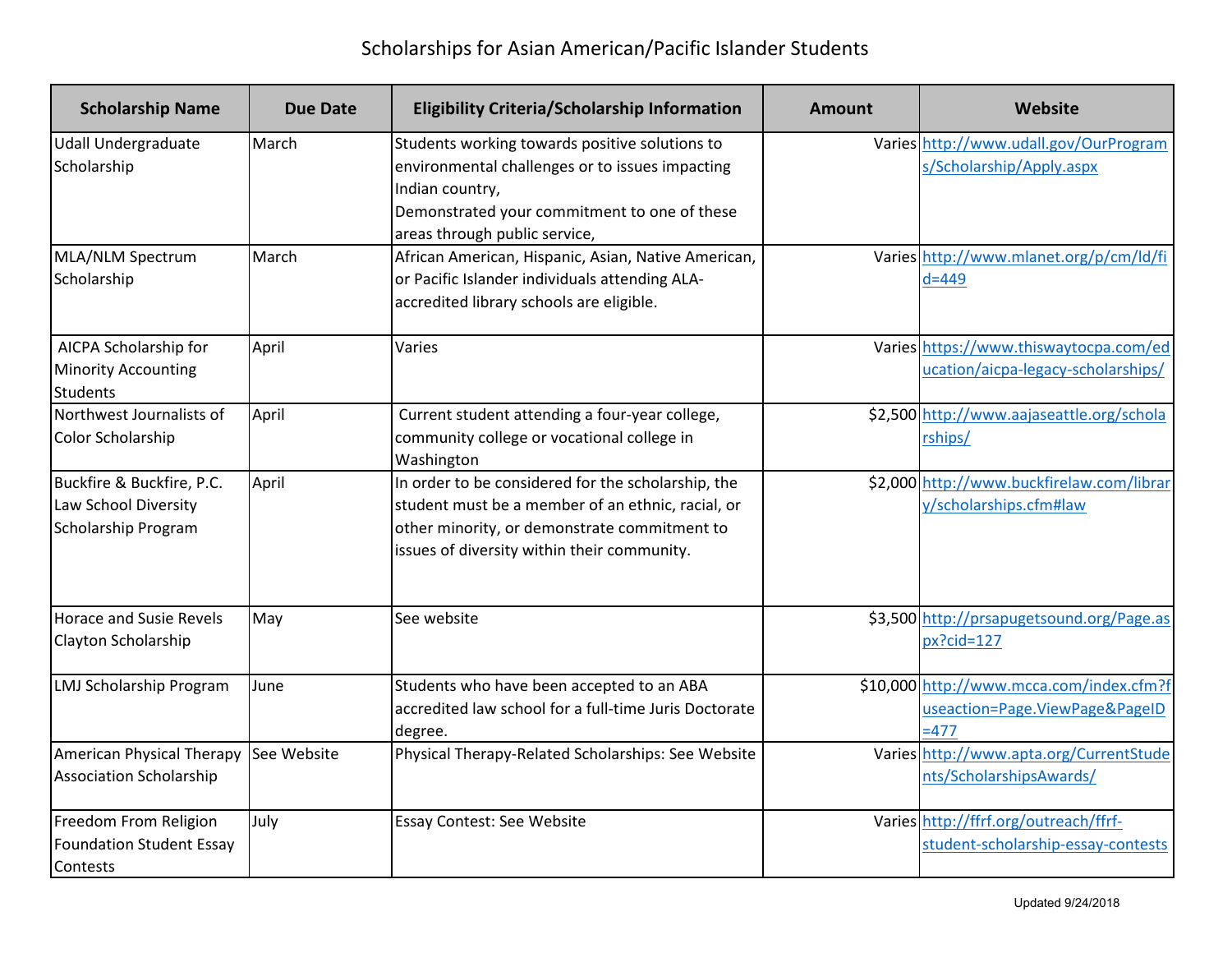| <b>Scholarship Name</b>                          | <b>Due Date</b> | <b>Eligibility Criteria/Scholarship Information</b>                                                                                                                                                                                                                                                                                                                                                                                                                                    | Amount | <b>Website</b>                                                                        |
|--------------------------------------------------|-----------------|----------------------------------------------------------------------------------------------------------------------------------------------------------------------------------------------------------------------------------------------------------------------------------------------------------------------------------------------------------------------------------------------------------------------------------------------------------------------------------------|--------|---------------------------------------------------------------------------------------|
| Korean American<br><b>Scholarship Foundation</b> | July            | Korea American students (including foreign<br>students from Korea). All applicants must be<br>enrolled in a full time program in the U.S during the<br>scholarship application year.                                                                                                                                                                                                                                                                                                   |        | \$500 to \$5000 http://kasf.org/scholarship info                                      |
| Reach for the Gold Book<br>Scholarship           | July            | Must be a female student of color.<br>Must have a minimum high school / secondary<br>school academic average of 85, or 3.4 on a 4.0 GPA<br>scale.                                                                                                                                                                                                                                                                                                                                      |        | \$1,000 http://www.omegaphibeta.org/nat<br>ional-initiatives/scholarships-<br>grants/ |
| The Technical Minoriity<br>Scholarship Program   | September       | Qualified minorities enrolled in a technical degree<br>program at the bachelor level or above.                                                                                                                                                                                                                                                                                                                                                                                         |        | \$1,000 - \$10,000 https://www.xerox.com/en-<br>us/jobs/minority-scholarships         |
| Asian Women In Business<br>Scholarship           | October         | Female and of Asian or Pacific Islander ancestry<br>(includes those who can trace their ancestry from<br>Bangladesh, Bhutan, Cambodia, China, India,<br>Indonesia, Japan, Korea, Laos, Malaysia, Mongolia,<br>Myanmar, Nepal, Philippines, Pakistan, Singapore,<br>Sri Lanka, Taiwan, Thailand, or Vietnam)<br>Enrolled full-time in an accredited 4-year<br>undergraduate institution in the U.S. at the time of<br>application and award<br>Maintain a minimum 3.0 undergraduate GPA |        | \$2,500 http://usascholarships.com/asian-<br>women-in-business-scholarship/           |
| The Soroptimist Live Your<br><b>Dream Award</b>  | November        | Is enrolled in or has been accepted to a<br>vocational/skills training program or an<br>undergraduate degree program.                                                                                                                                                                                                                                                                                                                                                                  |        | \$2000 to \$2500 http://www.soroptimist.org/award<br>s/eligibility.html               |
| Plastic Place Scholarship                        | November        | Preference will be given to applicants who are<br>female, or belong to any minority group, including;<br>African American, Asian American, Native American,<br>Hispanic, etc.<br>The scholarship will be payable to the winner's<br>college/university (in the US).<br>Scholarship awarded to students with an average<br>GPA of 3.5 or above.                                                                                                                                         |        | \$1,500 http://www.plasticplace.com/the-<br>plasticplace-scholarship-2016/            |